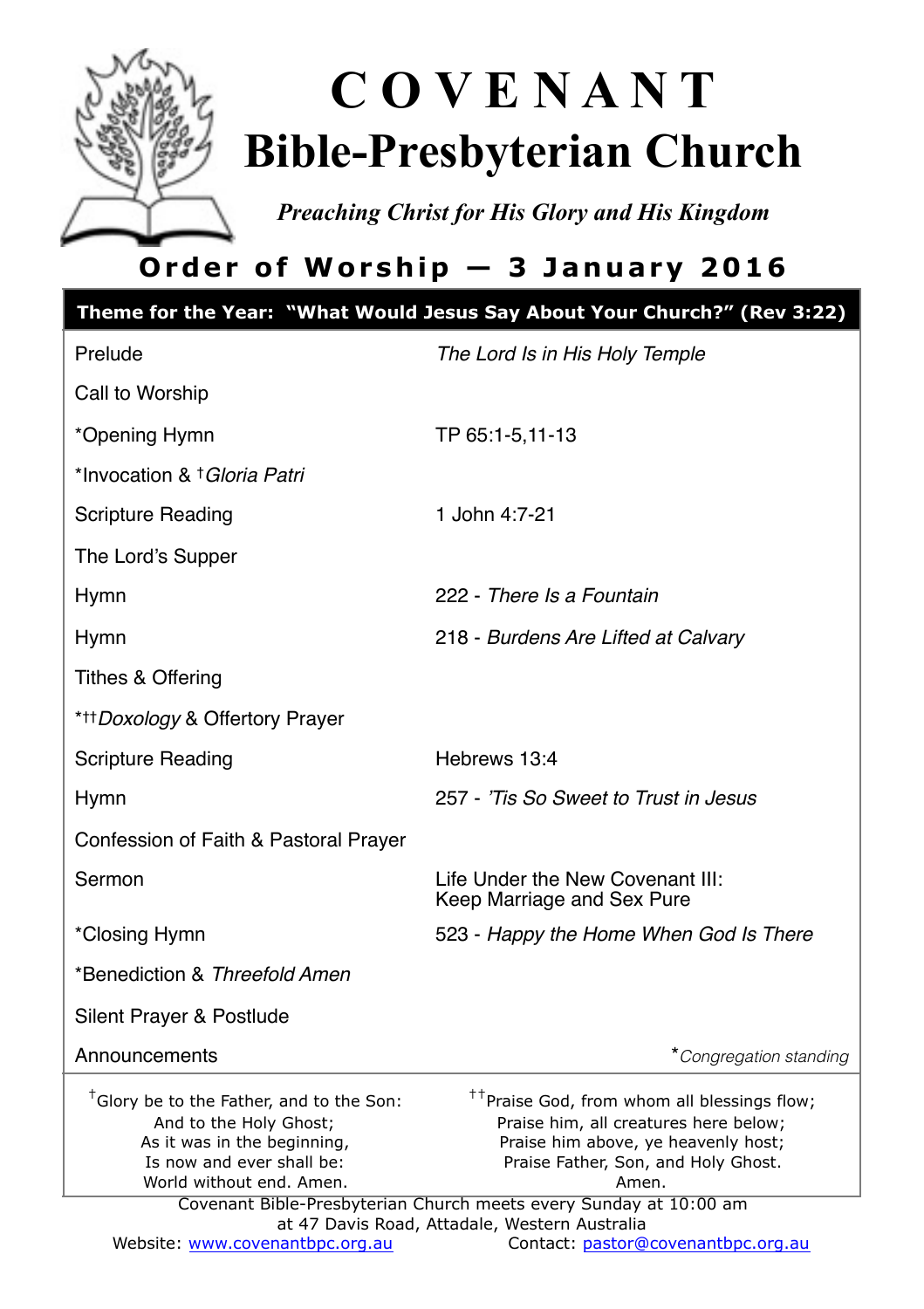### *Our Theme for 2015*

This past year, we have focused on the theme: "Out of Myself and Into the Savior." This is what Dr Tedd Tripp spoke about at our Bible Conference.

The conference highlighted the idols of our hearts and the need to see Christ as more beautiful than anything else. Only then can we truly focus on our Savior instead of ourselves.

We have also considered the theme by studying the book of Hebrews. It has taken us 34 messages to get to where we are today, with just a few more to go.

This book has considered the plight of the Hebrew Christians, particularly in Rome.

They were tempted to deny Christ and follow their heart idols. Naturally, theirs seemed more legitimate - their heart idol was to stay alive.

But Jesus himself said, "If any man will come after me, let him deny himself, and take up his cross, and follow me."

This is what we are to do throughout our entire lifetime. We will also continue in this theme on the study of Jonah until our Bible Conference in April.

#### *Our Theme for 2016*

This year we will consider the theme "What Would Jesus Say About Your Church?"

Pastor Mathews Abraham will kick off the theme by considering the churches of Revelation, and what Jesus said about them.

We will consider the theme by studying thereafter, God-willing, books of the Bible that deal with building of the church - such as Ephesians and Nehemiah.

#### *Why This Theme?*

It is without a doubt that we all have ideas about how a church should be run

and ministries conducted. We are people skilled in management ideas.

The Church of Jesus Christ today has many people skilled in management and program planning. There are scores of books on what a church needs to have in order to grow numerically and spiritually.

In one sense, this is a good thing. It is good because it shows concern and desire for the body. As the Apostle Paul said, "Let all things be done decently and in order."

However, it is not always a good thing either. It can be a very bad thing. Because we come from different backgrounds and persuasions (yea, even training), we may have different preferences and convictions.

Promotion of methodology may be destructive because methods are not always transplantable (or applicable).

On the other hand, promotion of the principles of church growth and church planning is vital.

It keeps the important things important. And it helps us to evaluate methods and see them as merely circumstances and not saviors.

#### *The Need for This Theme*

While there are many secular ideas flooding the church, we need to realize that the Bible has much to say about this.

Peter Masters says, *"What are our aims for the shaping of our church fellowship, and for its growth? Do we have an*  agenda or framework of desired *objectives?"* 

*"The apostle Paul had a very definite policy, and called it his "purpose", using a Greek word which means – a plan or strategy displayed for all to see."* 

The Bible is wholly sufficient for us in building up a church. Often, we become dissatisfied and resort to secular means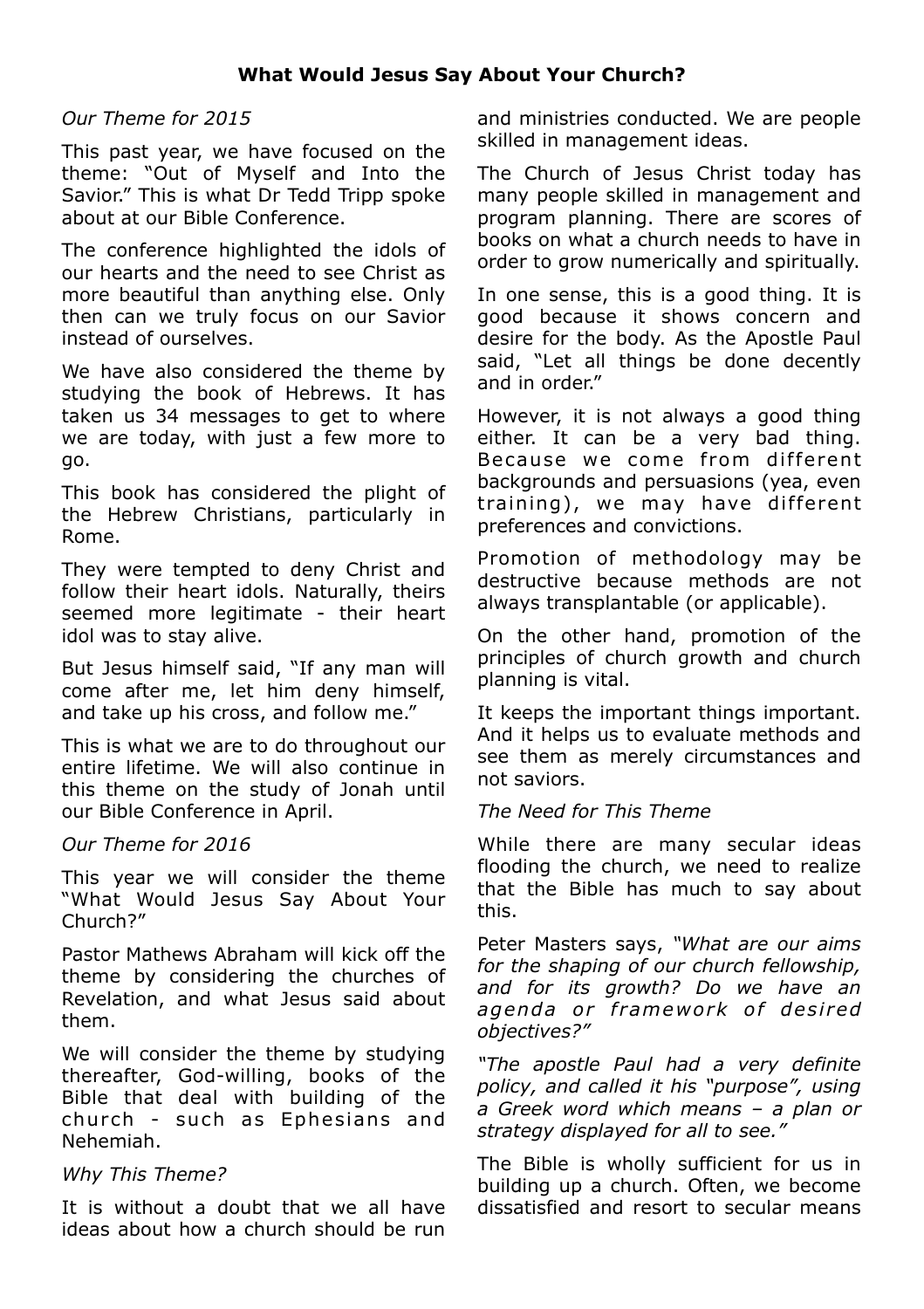because churches don't follow what is already laid out for them in Scripture.

How are we as a church adhering to and following God's "policy" for his church? Well, we aren't all there.

Definitely, we as a corporate body can be involved more in the spreading of God's Word, not just in the mission field, but locally in Western Australia.

Definitely, as a body, we can focus more on prayer. Leonard Ravenhill said, *"No man is greater than his prayer life. The pastor who is not praying is playing; the people who are not praying are straying. We have many organizers, but few agonizers; many players and payers, few pray-ers; many singers , few clingers; lots of pastors, few wrestlers; many fears, few tears; much fashion, little passion; many interferers, few intercessors; many writers, but few*  fighters. Failing here, we fail *everywhere."*

Perhaps the lack of growth in many churches is not because there is a lack of programs or organization, but a simple lack of prayer. But prayer was high on Paul's church policy.

Definitely, as a body, we can focus more on fellowship and mutual edification.

There are many things we need to build on. As we hear from the conference speaker and as we hear from the Head of the Church, the Lord Jesus Christ, through His Word, may all alike - pastor, elder, deacons, members, and worshipers, be taught by Him, to know how He is leading us corporately.

Christ's thinking about the church has not changed from what was originally written in Scripture.

Therefore, if any church is to regain the glory that God intended for her, *"it must be through radical transformation by taking the church back to the basics as outlined in Scripture"* (Richard Mayhue).

And having done that, we must engage in the hard work of aligning the church to those Biblical policies and restore the church to her original beauty according to the biblical blueprint.

Sir Christopher Wren, the architect of St Paul's Cathedral in London, once inquired of three workmen at the construction site - "What are you doing?" The first replied - "I'm earning a meager living to support my family." The second said he was merely constructing another building. The third had a grander view - "I'm part of a magnificent project to build the world's most beautiful cathedral to the glory of God."

Unless we have the third worker's perspective, sooner or later we will lose our zeal for Christ's first love - the church. *~ Pastor*

# $0.0.0.0.0$

## **Westminster Larger Catechism**

Q. 33. Was the covenant of grace always administered after one and the same manner?

A. The covenant of grace was not always administered after the same manner, but the administrations of it under the Old Testament were different from those under the New.

Q. 34. How was the covenant of grace administered under the Old Testament?

A. The covenant of grace was administered under the Old Testament, by promises, prophecies, sacrifices, circumcision, the passover, and other types and ordinances, which did all fore-signify Christ then to come, and were for that time sufficient to build up the elect in faith in the promised Messiah, by whom they then had full remission of sin, and eternal salvation.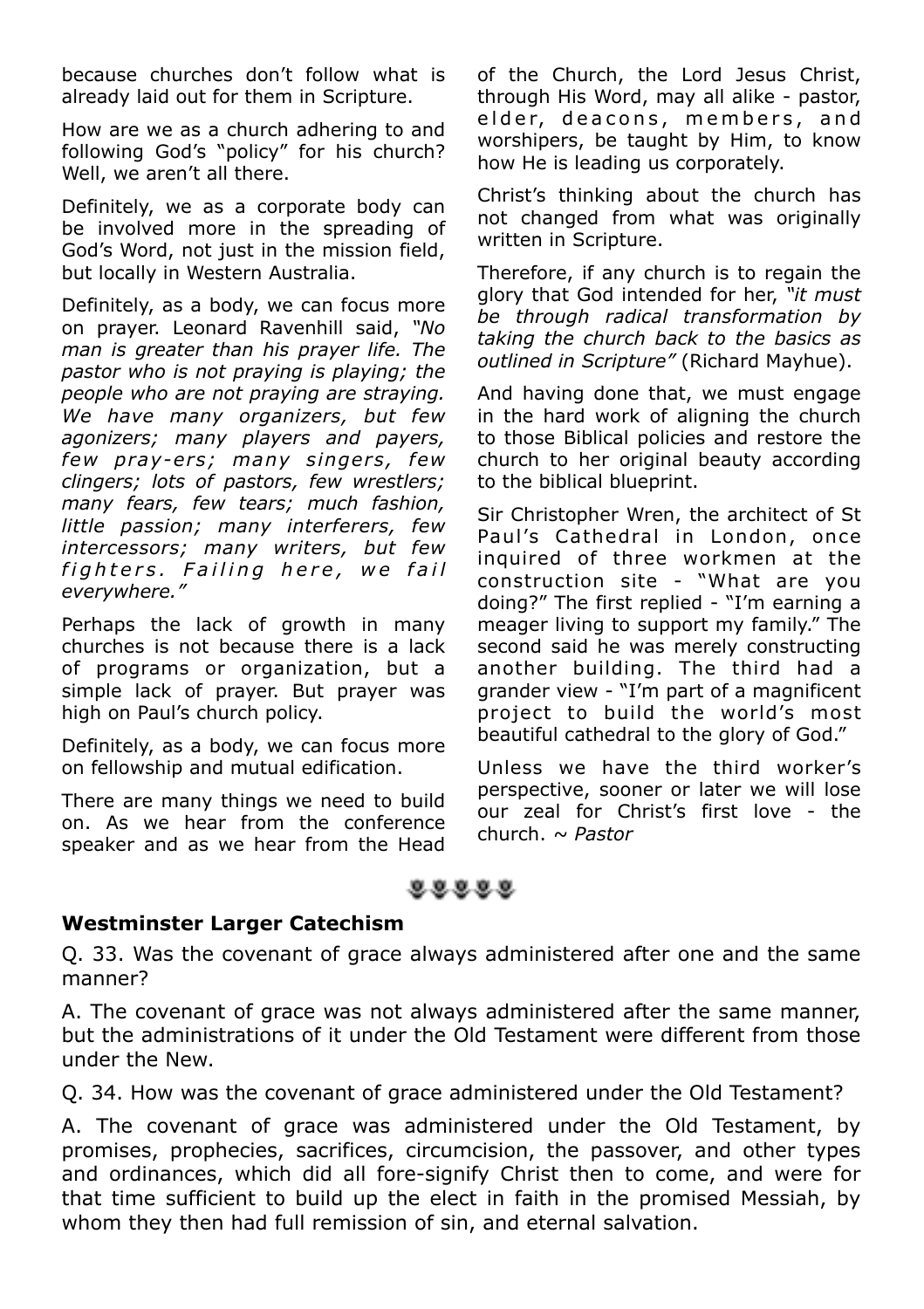# **Worship Service Roster**

| Service                  | This Week (3.1.15)                                               | Next Week (3.8.16)                                       |  |
|--------------------------|------------------------------------------------------------------|----------------------------------------------------------|--|
| Speaker                  | Mark Chen                                                        | Mark Chen                                                |  |
| Worship Leader           | Mark Chen                                                        | Jacob Woo                                                |  |
| Pianist                  | Evelyn Lee                                                       | Merilyn Woo                                              |  |
| Welcomers                | John & Adeline Ng                                                | Yen Fye & Angela Yap                                     |  |
| <b>Offering Stewards</b> | Yen Fye Yap*, Jansen Ng*                                         | Vincent Chiu*, Rex Sriharan*                             |  |
| Usher                    | Jerome Ng                                                        | Jesslyn Leow                                             |  |
| Kitchen Duties           | Aliza Chiu*, Nancy Lim, Sarah<br>Siew, Helen Wong, Cheryl Nannup | Peggy Woo*, Hui Min Chen, Val<br>Withnell, Chris Budiman |  |
| <b>Prayer Meeting</b>    | 8 January 2016                                                   | 15 January 2016                                          |  |
| Speaker                  | Mark Chen                                                        | Mark Chen                                                |  |
| Chairperson              | Micah Chiang                                                     | Eugene Lim                                               |  |
| Pianist                  | Eugene Lim                                                       | Jerome Ng                                                |  |

### **Announcements**

- 1. A warm welcome to all worshipers. May God richly bless you. Please stay behind after the service for fellowship and tea.
- 2. Next week's message: "Life Under the New Covenant IV" (Hebrews 13:1-19).
- 3. Sunday School teachers for the month of January are: Stephanie Lim, Jenni Budiman, Aliza Chiu, Lisa Lim, Sandy Chua, Eileen Tay; Dorcas Pang, Evelyn Lee; Joyce Ng; Mary-Anne Chan; Eugene Lim; Ken Chong. Singspiration Leader: Joyce and Jemima Ng. Pianist: Jerome Ng.
- 4. Bible Conference. Speaker: Mathews Abraham. Theme: What Would Jesus Say About Your Church? Venue: Bayview Geographe Resort, Busselton. Date: 19-22 April 2016. Register with Rex & Carmel Sriharan.
- 5. Daily Manna and Daily Manna Junior for this quarter are available in the foyer.
- 6. Corrigendum. Last week's bulletin recorded that the children will move into the orphanage by March 2017. The date should read March 2016.
- 7. "Brilliant Design in Creation". Talk by Prof Andy McIntosh (Uni. of Leeds). Saturday, 9 January 2015, 2:30-5 pm at Covenant Bible-Presbyterian Church.

| <b>Appointments for the Week</b>                                                    |                                  |                   |             | Last Lord's Day Tithes & Offering, &<br><b>Attendance</b>                                                                      |  |
|-------------------------------------------------------------------------------------|----------------------------------|-------------------|-------------|--------------------------------------------------------------------------------------------------------------------------------|--|
| FRI                                                                                 | $7:45$ pm                        | Prayer Meeting    |             | General Fund - \$2,489.45 (#517 - \$654.00).                                                                                   |  |
| SUN                                                                                 | $9:00$ am                        | Adult Bible Class |             | Missions Fund - \$680.00 (#518 - \$100.00, #519 -<br>\$200.00, #520 - \$100.00. Building Fund -                                |  |
|                                                                                     | 10:00 am Worship & Sunday School |                   |             | $$1,592.00$ (#321 - \$587.00, #322 - \$1,000.00,<br>#323 - \$5.00). Total Tithes & Offering -<br>\$4,761.45. Attendance - 115. |  |
| <b>Building Fund to Date</b>                                                        |                                  |                   |             |                                                                                                                                |  |
| Available Building Fund<br>\$52,141.03<br><b>Outstanding Pledges</b><br>\$28,275.00 |                                  |                   |             | <b>Building Fund Account:</b>                                                                                                  |  |
| Last Week's Collection<br>\$230.00                                                  |                                  |                   |             | Covenant Bible-Presbyterian Church                                                                                             |  |
|                                                                                     |                                  | Total             | \$80,646.03 | (Westpac Bank, Applecross)                                                                                                     |  |
| - \$430,000.00<br>Outstanding Loan                                                  |                                  |                   |             | BSB: 036-031 Acct: 316969                                                                                                      |  |
| Amount Still Needed<br>\$349,353,97                                                 |                                  |                   |             | <b>SWIFT: WPACAU2S</b>                                                                                                         |  |

Elders: *Mark Chen (Pastor)* 6114 4242, 0415 932 373. *Jimmy Orchard* 0413 274 407. Deacons: *Ken Chong* 0402 553 313. *LH Chua* 0435 601 373. *Terence Lee* 0418 845 617. *Johnson Lim* 0402 145 682. *Jacob Woo* 0421 212 206.